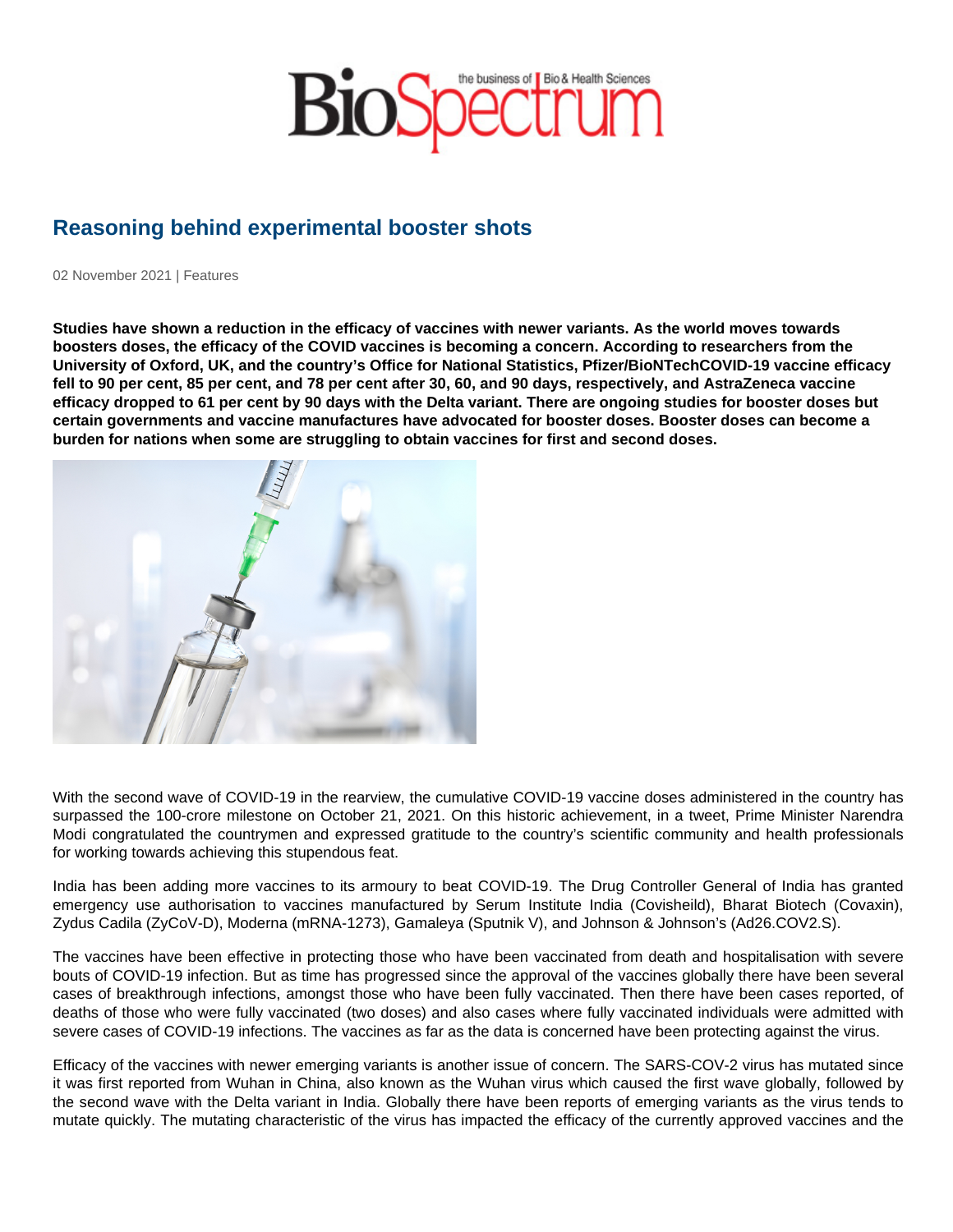number of cases that are being reported has seen a steep incline. Several countries are struggling with the rise in the number of cases even after a majority of their population has been vaccinated.

## **Developed nations pushing for booster doses**

Countries like the UAE, France, the US, Germany, the United Kingdom, and Israel are providing booster shots to the vulnerable population. Countries like India, Singapore, Switzerland, and several other countries are mulling over the third dose (booster shot). The World Health Organisation is yet to release a statement on the booster dose, but more variants emerging and the efficacy of vaccines reducing due to the emerging variants could probably change in due course.

According to the fourth serosurvey conducted by the Indian Council of Medical Research (ICMR) approximately 67 per cent of the population surveyed had developed antibodies for COVID-19.

The results of the survey were made public after the second wave had peaked in India, at the time the vaccination drive hadn't gained a lot of momentum as citizens were skeptical to get vaccinated. India has completed nine months of the world's largest COVID-19 vaccination drive but still, there are no approved tests to check for the efficacy of the vaccines or if antibodies have developed in those who have been vaccinated.

The only data that is available on the efficacy of the vaccines is based on the clinical trials that were conducted when the vaccine was being tested to check whether it was effective against the coronavirus variant at the time. The ICMR has approved antigen tests to check if an individual has had prior exposure to the coronavirus or not.

Even experts believe that antibody tests to check for the antibodies cannot determine if an individual is protected against COVID-19 or not, or there is no gold standard to gauge the efficacy of the vaccines. This raises a lot of questions as there is a gold standard to determine whether an individual is infected with COVID-19, but there are no approved tests globally to check the efficacy of the vaccines that have been administered.

Pharma majors manufacturing COVID-19 vaccines had conducted clinical trials to determine the efficacy of the vaccines and shared figures on the efficacy of the vaccines once the clinical trials were complete. However, there have neither been any follow-ups, nor have the manufacturers addressed this important piece of information.

## **Big pharma monopoly**

COVID-19 cases are escalating and a very large population, especially in Low and Low Middle-Income Countries (LMIC) remains vulnerable as the governments of these nations haven't been able to procure vaccines. Pfizer/BioNTech and Moderna have sold over 90 per cent of their vaccines so far to rich countries, charging up to 24 times the potential cost of production. mRNA-type vaccines produced by Pfizer/BioNTech and Moderna have been developed through public funding to the tune of \$8.3 billion.

Analysis of production techniques for the leading mRNA suggests these vaccines could be made for as little as \$1.20 a dose. COVAX has been paying, on average, nearly five times more. COVAX has also struggled to get enough doses and at the speed required, because of the inadequate supply and the fact that rich nations have pushed their way to the front of the queue by willingly paying excessive prices.

An analysis done by the People's Vaccine Alliance firms Pfizer/BioNTech and Moderna are charging governments as much as \$41 billion above the estimated cost of production. Earlier this year according to The Bureau of Investigative Journalism pharma major Pfizer/BioNTech was accused of bullying Latin American countries to provide them with sovereign assets as a guarantee against the cost of any future legal cases.

Anna Marriott, Health Policy Manager, Oxfam, United Kingdom said, "Pharmaceutical companies are holding the world to ransom at a time of unprecedented global crisis. This is perhaps one of the most lethal cases of profiteering in history. Precious budgets that could be used for building more health facilities in poorer countries are instead being raided by CEOs and shareholders of these all-powerful corporations."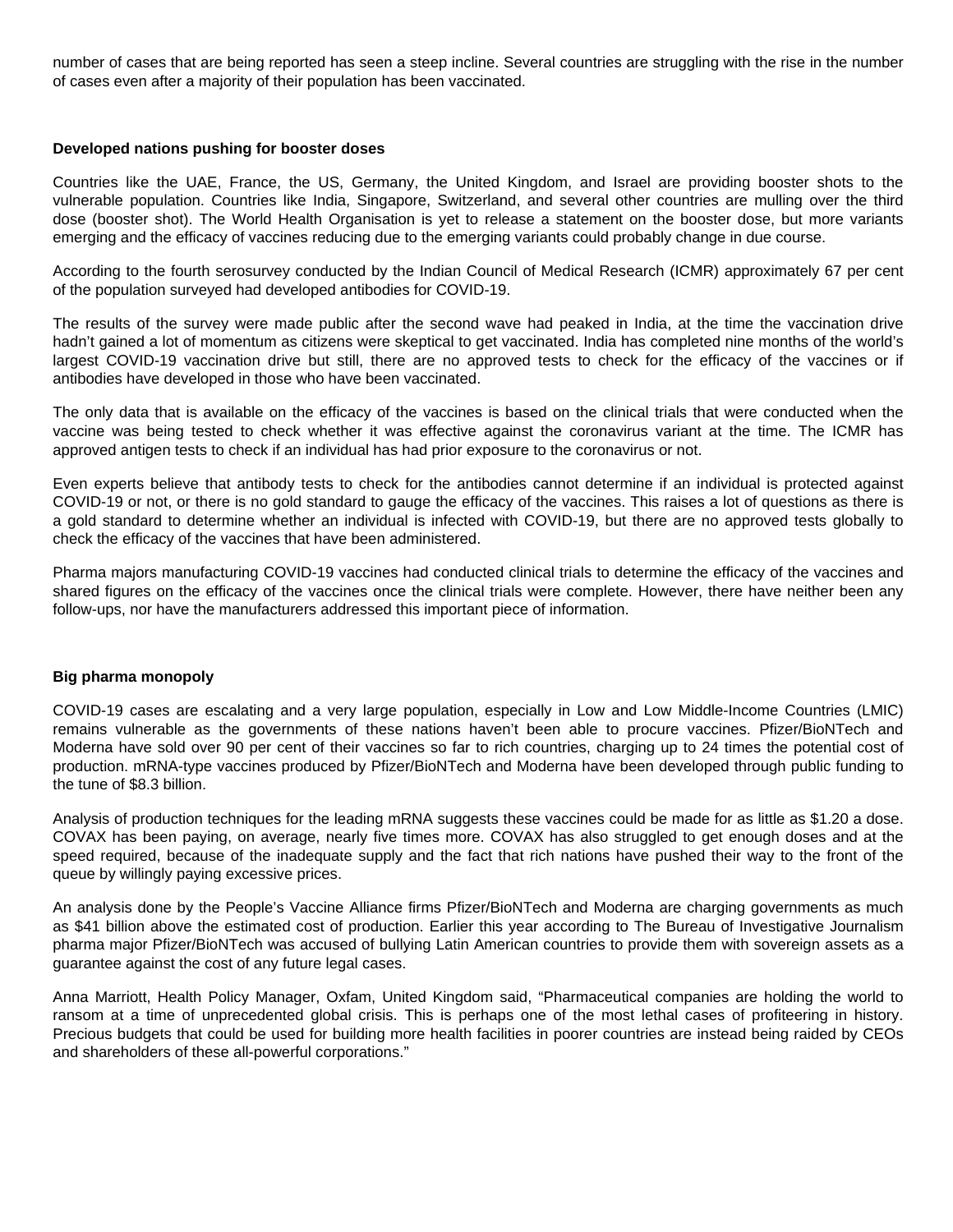Winnie Byanyima, Executive Director, UNAIDS, Uganda, shared, "I see lives being saved in vaccinated countries, even as the Delta variant spreads, and I want the same for developing countries. It is criminal that the majority of humanity is still facing this cruel disease unprotected because pharma monopolies and super-profits are being put first."

## **Efficacy and affordability**

Studies have shown a reduction in the efficacy of vaccines with newer variants. As the world moves towards boosters doses, the efficacy of these vaccines is becoming a concern. According to researchers from the University of Oxford, UK, and the country's Office for National Statistics Pfizer/BioNTechCOVID-19 vaccine efficacy fell to 90 per cent, 85 per cent, and 78 per cent after 30, 60, and 90 days, respectively, and AstraZeneca vaccine efficacy dropped to 61 per cent by 90 days with the Delta variant. There are ongoing studies for booster doses but certain governments and vaccine manufactures have advocated for booster doses.

Earlier in the year the Government of India (GoI) had fixed the prices at Rs 200 per dose (without taxes) for Covishield and Rs 295 per dose (without taxes) for Covaxin which have been revised over the months and the current rates being Rs 780 for Covishield, Rs 1,410 for Covaxin, and Rs 1,145 for Sputnik V (approved by Drugs Controller General of India in April 2021) was approved in private hospitals. Prime Minister Narendra Modi in his address on June 7, 2021, stated that free vaccines would be available to all those who wanted them from June 21, 2021, but there have been major hurdles in obtaining free vaccines. Government vaccination centres across India have had to shut down their vaccination drive on several occasions due to the shortage of vaccines.

Recently Tedros Adhanom Ghebreyesus, Director-General, WHO in an address in Budapest expressed disappointment on the approval of booster doses by countries that have excess stock of the COVID-19 vaccines, while many poorer countries are struggling to administer their citizens with the first and second dose. He said, "Some countries are administering booster doses to people who are already fully vaccinated, while many people in the poorest countries are yet to receive a single dose, including health workers, older people, and other vulnerable groups."

Ghebreyesus further commented, "That's why I have called for a global moratorium on booster vaccines until at least the end of September, to allow those countries that are furthest behind to catch up."

Dr Soumya Swaminathan, Chief Scientist, World Health Organisation has also echoed similar sentiments. She is opposed to the idea of booster doses as several countries are suffering from acute shortages of COVID-19 vaccines.

In August 2021, Dr Cyrus Poonawalla, Chairman, Serum Institute of India (SII), Pune along with 7000-8000 employees of SII were administered the third dose of Covishield. Dr Poonawalla had also expressed concerns about the reduced efficacy of vaccines after six months post the second dose. A month after Dr Cyrus Poonawalla's statement, Adar Poonawalla, CEO, Serum Institute of India, Pune has expressed that a third booster dose would be 'unethical' as various countries have not been able to administer two doses to those who are eligible. He commented "The third dose of vaccine is not right, at least till significant part of the other countries get two doses and then, of course, we look into third dose or an annual booster shot or something like that," at a media interaction along with Kiran Majumdar Shaw, Chairperson, Biocon after the announcement of the strategic partnership forged between Biocon Biologics Ltd (BBL) and the Serum Institute Life Sciences (SILS). He also clarified his father's statement about a booster dose by mentioning that it may be required by the population that has weakened immunity.

Poonawalla commented, "Maybe some very vulnerable sections, immuno-compromised people could do with some booster shots. There is no evidence to show Covishield requires a third dose."

Addressing the issue of booster doses in the future, Priya Abraham, Director, National Institute of Virology, Pune mentioned, "Studies on booster dose have been going on overseas and at least seven different vaccines have been tried out for booster dose. Now, the WHO has put a stop to it till more countries catch up with vaccination. This is because there is an alarming vaccine gap between high-income and low-income countries. But, in future, recommendations for boosters will definitely come."

**How wise is the 3rd dose?**